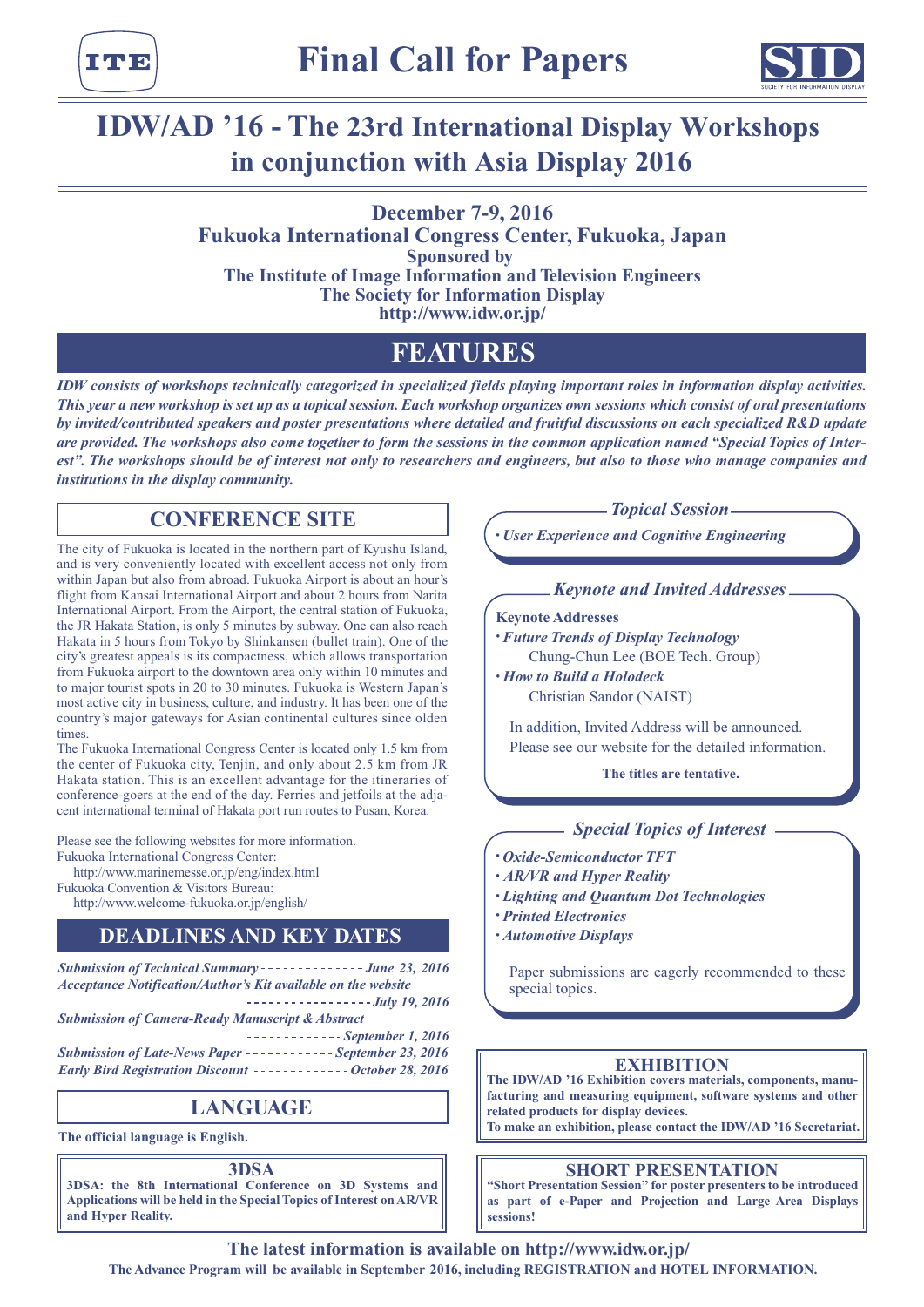# **IDW SCOPE AND OUTLINES**

International Display Workshops (IDW) include a variety of topics and aspects of display technologies, systems, processes and applications. In particular, this year's IDW will feature fifteen general Topics of Scope and five emerging fields for advanced technologies on Special Topics of Interest (STI). The special topics are these recent hot topics: Oxide-Semiconductor TFT, AR/VR and Hyper Reality, Lighting and Quantum Dot Technologies, Printed Electronics and Automotive Displays.

The IDW Scope includes a variety of topics of display materials and components, display devices, electronic system, quality evaluation, interactive technologies, manufacturing process, equipment and applications listed below. We encourage the submission of original papers on all aspects of research, technical development, measurement systems, driving methods, data management and applications of information displays and related technologies. We particularly encourage submissions on topics of emerging interest in the research and development communities.

# **SPECIAL TOPICS OF INTEREST**

### **Oxide-Semiconductor TFT**

#### *Organizer Workshops: AMD, FMC and FLX Facilitator: Mutsumi Kimura (Ryukoku Univ.)*

Recently, research and development on amorphous oxide-semiconductors such as In-Ga-Zn-O (a-IGZO) and similar materials have been carried out worldwide.

Studies on other materials and polycrystalline oxide-semiconductor TFTs have also been activated. Currently, a-IGZO TFTs have already been mass produced for use in AM-LCDs, and AM-OLEDs. This special topic will cover all aspects of science and technologies for oxide-semiconductor TFTs.

#### *Scopes*

- 1) Oxide semiconductor materials and fundamental mechanisms<br>2) Device physics fabrication processes and equipment
- 2) Device physics, fabrication processes and equipment 3) Oxide-TFT display circuits and embedded systems
- $3)$  Oxide-TFT display circuits and embedded systems  $4)$  Issues: illumination instability degradation, etc.
- 4) Issues: illumination instability, degradation, etc.<br>5) Oxide-TFT backplane for LCD, OLED display
- 5) Oxide-TFT backplane for LCD, OLED display and e-Paper
- Flexible devices, transparent electronics, sensors, and other applications

## **Lighting and Quantum Dot Technologies**

#### *Organizer Workshops: FMC, PH, OLED, MEET and FLX Facilitator: Yasunori Kijima (JOLED)*

This topic will cover all aspects of science and technologies of solid-state lighting and Quantum Dot (QD), ranging from LED lighting, OLED lighting, QD-OLED, flexible lightings, manufacturing, materials and device structures, internal and external efficiency enhancement technologies and backlight technologies using QD.

#### *Scopes*

- Solid-state lighting; LED, QD and OLED
- 2) Materials and device structures for lightings and backlight unit 3) Color enhancing materials: Quantum Dot (OD) and Quantu
- 3) Color enhancing materials; Quantum Dot (QD) and Quantum Rod  $(OR)$
- 4) Technologies about the internal and external efficiency enhancement
- 5) Flexible lighting, e.g. Flexible OLED lighting, Flexible QD backlight unit
- 6) Theories, simulations and measurements for lightings and QD tech- nologies
- 7) Quantum Dot and other quantum-structured devices, e.g. QD-OLED
- Energy consumption and environmental issues
- 9) Manufacturing of lighting, QD and their applications
- 10) Miscellaneous topics related with lightings and QD

## **AR/VR and Hyper Reality**

*Organizer Workshops: FMC, 3D, VHF, PRJ, DES, INP and 3DSA Facilitator: Yuji Oyamada (Tottori Univ.)*

This topic will cover all aspects of technologies related to display applications closest to the end user such as Virtual Reality, Augmented Reality (mixture of VR and the real world), and Hyper Reality (hyper realistic display systems). Authors of all accepted papers are highly encouraged to present their papers in the I-DEMO (Innovative Demonstration Session).

#### *Scopes*

- 1) Devices, sensors, circuits, displays, and any systems for AR, VR, and Hyper Reality such as light field camera, motion capture, holographic technology, HMD/HUD, projection mapping, etc.
- 2) Software technique for AR, VR, and Hyper Reality such as image processing, computer vision, computer graphics, audio-visual processing, human-computer interaction, etc.
- 3) Capturing and display technologies not only for visual but also for haptic, acoustic, thermal and other Kansei information
- 4) The human factor in AR, VR, and Hyper Reality systems

## **Printed Electronics**

#### *Organizer Workshops: LCT, AMD, FMC, OLED and FLX Facilitator: Mitsuru Nakata (NHK)*

Printing technologies are opening up a new era of electronic devices with their advantages of high productivity, low cost, large scale and low environmental-burden fabrication. In this topic, we will cover all aspects concerning printed electronics from scientific and technological viewpoints.

#### *Scopes*

- 1) Devices, sensors, circuits, displays and systems fabricated with printing technologies
- 2) Printing technologies for fabricating electronic devices
- 3) Electronic material suitable for printing
- 4) Fabricating process and equipment for printed electronics
- 5) Self-assembling and controlling alignment for printed electronics
- 6) Evaluating and inspecting technologies for printed devices

## **Automotive Displays**

### *Organizer Workshops: OLED, 3D, VHF, PRJ, DES and FLX*

*Facilitator: Kazumoto Morita (Nat. Traffic Safety & Environment Lab.)* The significance of visual interface has been increasing in automobiles. This topic will cover all aspects of display technologies used in- or outside of automobiles, including the following scopes.

#### *Scopes*

- 1) OLED/LCD display and Projection-display technologies for car- interior use
- 2) Head-up displays, augmented reality, night-vision systems for automo- biles
- 3) Novel visual interface and in-vehicle/external display applications
- 4) Displays as a human interface with intelligent transportation systems
- 5) Vision and human factors specific to automobiles
- 6) Image and information processing for automotive displays
- 7) Specific display electronics appropriate for automobiles 8) Materials/components/device structures suited to automobiles

# **TOPICAL SESSION**

## **User Experience and Cognitive Engineering**

#### *Session Chair: Hirohito Shibata (Fuji Xerox)*

- 3) Cognitive experiments on how displays affect users' behavior
- 4) Design principles for various types of displays<br>5) Novel interaction techniques and interactive ap
- Novel interaction techniques and interactive applications for displays 6) Table-top interface, mobile-device interaction, and cross-device inter-
- action
- 7) Computer-supported cooperative work (CSCW) using displays
- *Topic Areas* 1) Ethnography and social studies on how people use displays

IDW launches a new topic focusing on user studies and interaction design proposals to explore future display environments. This topic will cover all aspects of social studies, cognitive science, and human-computer interaction

2) Survey and analysis of user needs

that aim to open up new use scenarios of displays.

- Digital reading applications and educational software
- 9) Entertainment computing and media art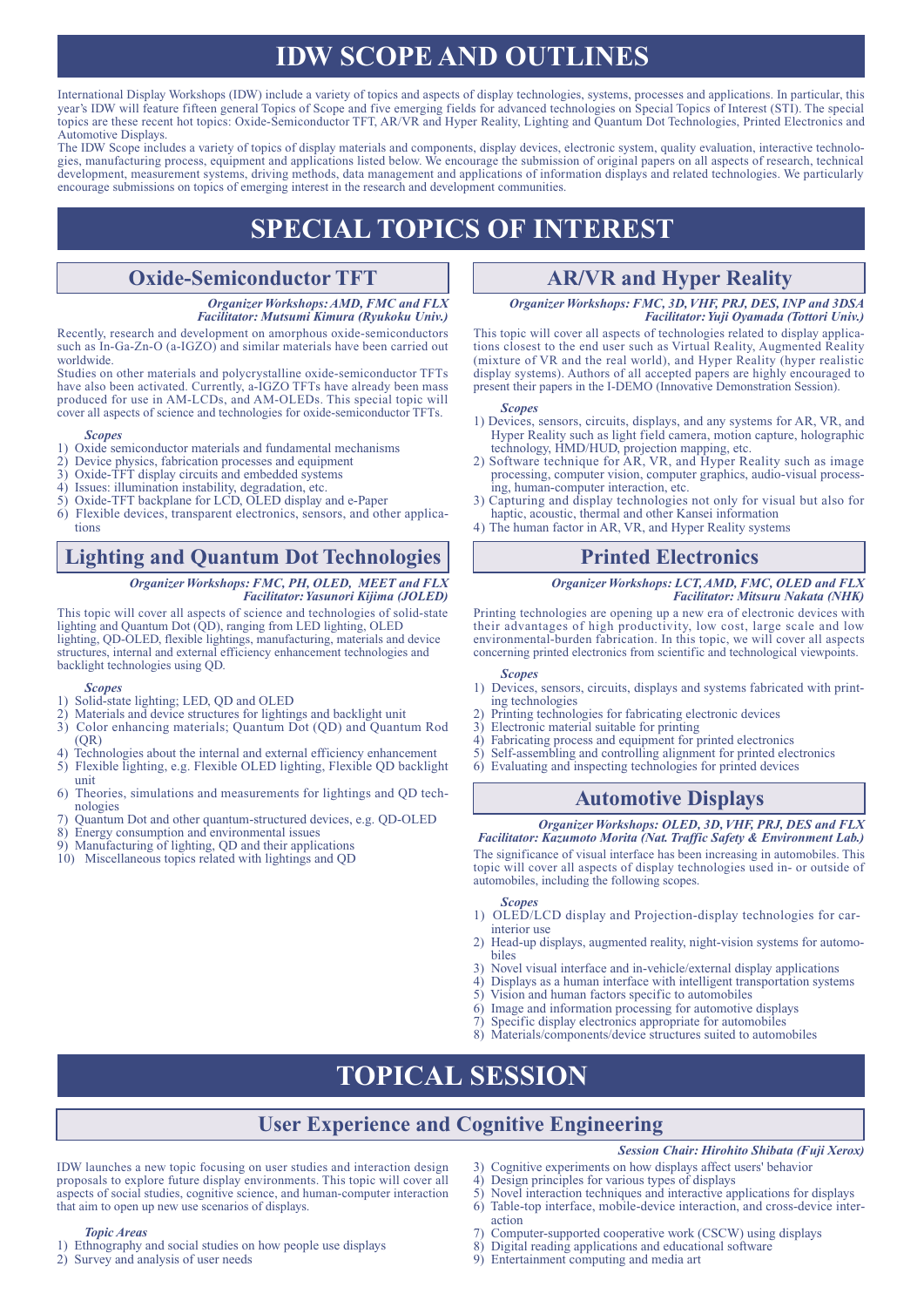# **TOPICS OF IDW SCOPE**

## **3D/Hyper-Realistic Displays**

This topic will cover several current topics encompassing 3D/hyperrealistic displays, systems and other related technologies.

#### *Topic Areas*

- 1) Stereoscopic, autostereoscopic, holographic, volumetric, head-mounted and other 3D/hyper-realistic display technologies and systems
- 2) Immersive, interactive and VR display technologies and systems
- 3) 3D/hyper-realistic image interaction technologies and systems for Augmented Reality (AR)
- 4) Multiple cameras, light-field camera, depth camera, 3D scanner, and other detection systems for 3D, hyper reality and interaction
- 5) New output devices or systems for 3D, hyper reality and interaction
- 6) Digital archive systems for 3D or hyper reality
- 7) 3D/hyper-realistic image coding, 2D to 3D conversion, multiviewpoint representation and other 3D/hyper-realistic image processing
- 8) Human factor and evaluation of 3D/hyper-realistic display techniques and systems

## **Active-Matrix Displays**

This topic will cover all aspects of active matrix displays.

#### *Topic Areas*

- 1) Active-matrix displays based on liquid crystals, organic light-emitting diodes, electrophoresis, electrochromism, field emission (FE), microelectro mechanical systems
- 2) Active devices including oxide TFTs, organic TFTs, silicon-based TFTs, CNT-FETs, Dirac-cone based devices (graphene, silicene, BN, MoS2, etc.) and solution-processed devices
- 3) Issues in high-resolution/large-area active matrix display and devices including array and circuit design technologies, addressing schemes, systems, fundamentals, device physics, structures, processes, new materials, evaluation methods, reliability and mechanical testing
- 4) Novel emerging active-matrix displays and devices
- 5) Novel applications of active-matrix devices including touch, imaging, and any other sensors, flexible displays, curved/bendable displays, micro displays, wearable displays and digital signage

## **Display Electronic Systems**

This topic will cover all aspects of electronic systems including hardware as 7) Evaluation method taking account of human factors well as software on all kinds of displays.

#### *Topic Areas*

- 1) Driving methods, circuits and systems for AMOLEDs and LCDs
- 2) Video processing including deinterlace, scaling and elimination of artifacts and blur
- 3) High quality color reproduction systems including high dynamic range and wide color gamut systems
- 4) High-fidelity systems such as professional use and master monitors
- 5) Exploration of future standards such as post-HDTV
- 6) Video interface technologies including data transmission and storage
- 7) Novel display systems including mobile/auto applications
- 8) Cooperative operations of functional components

9) Circuit technologies including high speed and low power driving 10) High image quality display systems

## **Emissive Technologies**

This topic will cover all aspects of science, technologies, and applications of phosphor, such as phosphor screens for electronic displays, lighting source, and other emissive devices, and will also deal with those for FEDs, CRT, ELDs and PDPs.

#### *Topic Areas*

- 1) Fundamental mechanisms and configurations
- 2) Modeling and simulation
- 3) Materials, components and fabrication processes
- 4) Field emission physics and characteristics
- 5) Inorganic ELDs (materials, process, devices, drive circuits, etc.)
- 6) LEDs (materials, devices, panels, lighting, etc.)
- 7) Quantum dots and other quantum-structured devices
- 8) Phosphors for CRTs, PDPs, FEDs, VFDs, LEDs
- 9) Driving technologies and signal processing
- 10) Picture quality, reliability and lifetime
- 11) Applications of FEDs, CRT, ELDs and PDPs

## **Emerging Technologies and Novel Applications**

This topic will cover all aspects of emerging technologies, innovative and state of the art nanotechnologies beyond the conventional technical classification, MEMS, and novel applications for future displays, imaging devices, related electron devices, and systems, ranging from materials research and basic device physics to display and other applications.

#### *Topic Areas*

- 1) Displays, imaging devices, and other optical and electron devices using quantum dot devices, quantum dot materials, MEMS, graphene, CNT, fullerene, nanocarbon etc.
- 2) Devices, materials, and theory using quantum effects including lasers, solar cells, etc.
- 3) Emerging technologies, emerging materials, and their applications for novel devices
- 4) Cutting edge microdisplays such as micro LED matrix displays, nanotechnology displays, imaging devices and other electron devices using emerging technologies and emerging materials
- 5) Sensors and actuators for electromagnetic wave, infrared rays, ultraviolet rays, X-rays, visible rays, supersonic wave, hearing, touch, smell, taste, etc.
- 6) Materials, components and fabrication processes
- 7) Fundamental mechanisms and configurations
- 8) Interdisciplinary science and technologies such as media arts and sciences
- 9) Miscellaneous topics related to future displays

## **e-Paper**

This topic will cover all aspects of electronic paper ranging from materials science and devices to human factors and various applications for the future.

#### *Topic Areas*

- 1) Advancement of various display technologies for e-Paper to enhance colors, brightness and contrast ratio
- 2) Novel functional materials and components
- 3) Driving method
- 4) Human interfaces suitable for e-Paper from paper-like displays to tablet PCs
- 5) Various applications of e-Paper such as e-Books and e-Document
- 6) Discussion of the social impact of e-Paper
- 

## **Flexible Electronics**

This topic will cover all aspects of flexible electronics, including material science, device physics, fabrication processes, and application systems for next-generation technology.

#### *Topic Areas*

- 1) Novel flexible devices in display and non-display fields
- 2) Flexible/stretchable mechanism and strategy
- 3) Flexible substrate innovation (plastic film, metal foil, ultra-thin glass sheet, textile, paper, etc.) and encapsulation
- 4) Excellent transistors in flexible organic/inorganic electronics
- 5) High-performance display principles (OLED, LC, electronic paper, etc.)
- 6) Fabrication methods especially for flexible devices (printing techniques, roll-to-roll process, transfer techniques, etc.)
- 7) Tolerance evaluation for bending and stretching deformation
- 8) Revolutionary device applications (bendable, foldable, roll-up screen, hanging, wearable, wrapping usages, etc.)

### **I-DEMO (Innovative Demonstration Session) for all oral and poster presenters:**

**I-DEMO (Innovative Demonstration Session) offers an opportunity for an interdisciplinary technical demonstration/discussion in a larger space, more preparation and demonstration time than in the Author Interviews and Demonstrations.**

**You can present impressive and innovative display experiences to all participants.**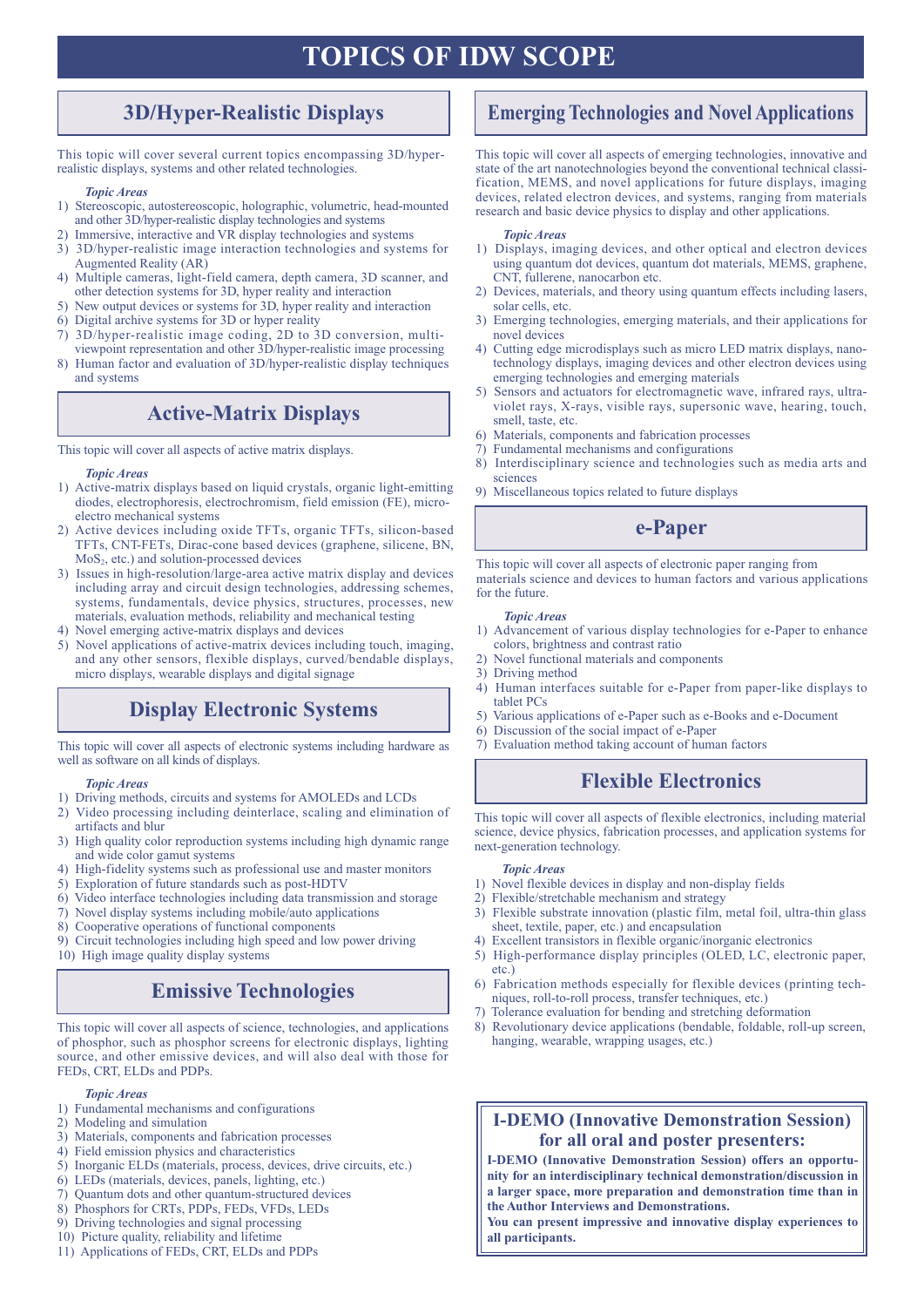### **Interactive Technologies**

Touch panel technology continues to evolve. Camera systems are often employed in auto-stereoscopic displays. Sensing and displaying 3D positions in space literally open a new dimension for a truly intuitive human interface. This topic covers all aspects of input technologies related to displays, ranging from materials, devices, application systems to discussions on how we interact with various systems.

#### *Topic Areas*

- 1) Out-cell, On-cell and In-cell touch panels
- 2) Touch panel materials, devices, production processes and systems
- 3) Image sensors
- 4) 2D, 3D imaging devices and systems
- 5) Adaptive and personalized interfaces
- 6) Input systems for augmented reality
- 7) Human-computer interaction and other emerging interactive technologies

### **Human Factor**

This topic will cover all aspects of vision and human factors related to information displays, such as visual requirements, image-quality, or measurements on displays, as well as new display applications and display ergonomics.

#### *Topic Areas*

- 1) Visual requirements for display characteristics: luminance, contrast, grayscale, color, resolution, frame rate, viewing angle, etc.
- 2) Display image format for better visual experience, such as UHDTV
- 3) Analysis and improvement of image quality on displays, such as dynamic range, color reproduction or moving image artifacts
- 4) Evaluation of image quality, such as subjective evaluation of new displays or quality-improvement methods
- 5) High quality color reproduction for high dynamic range and wide gamut displays
- 6) Display measurement methods relevant to human factors
- 7) New display applications, such as virtual/augmented reality systems 8) Display ergonomics, such as legibility/usability of displays, or
- actions/behaviors related to visually displayed information
- 9) Visual fatigue or eye strain relevant to displays, such as 3D or LED backlights

## **Liquid-Crystal Technologies**

This topic will cover all aspects of liquid crystal (LC) science and technologies, including LC material science, device technology, fabrication processes, evaluation method, and new technologies for display, photonics, and sensing applications.

#### *Topic Areas*

- 1) Physicochemical studies of LC materials
- 2) Nano-structural LC alignment and devices including blue phase
- 3) Surface alignment processes and characterization techniques
- 4) Electro-optic effects, display modes, optical design and simulations including 3D technologies
- 5) Fabricating, manufacturing, measuring and evaluation techniques
- 6) High performance displays featuring excellent image quality
- 7) Color filter and rendering technologies
- 8) LC technologies for flexible displays and electronic papers
- 9) Optical functional devices for non-display applications including LC lens and sensor
- 10) LC semiconductors and organic electronics
- 11) LC photonic crystals and lasers

## **Manufacturing, Process and Equipment**

This topic will cover technology trends and aspects of flexible electronic displays from the perspective of manufacturing and printing fabrication processes.

#### *Topic Areas*

- 1) Fabrication methods of flexible displays
- 2) Manufacturing process; soft lithography, R2R process and transfer techniques for high precision, and large area
- 3) Measurement and evaluation equipment

### **Materials and Components**

Displays are sustained by a wide spectrum of advanced materials and components. In this topic, new materials and components for display systems, modifications and improvements of the existing systems are treated.

#### *Topic Areas*

- 1) Novel materials and components for display systems
- 2) Technology trends in panel structure and display systems
- 3) Manufacturing of optical components, devices or systems, and color filter technologies
- Novel material and component technologies in automotive, avionics, military, shipboard, transparent, signage and simulator displays
- 5) LED/OLED/emissive source materials; quantum-dot/phosphor, lighting fixtures components, electro-optic devices and materials
- 6) Display lighting materials/components and fabrications, including light directing films
- 7) New developments in backlight unit (BLU) and frontlight unit (FLU) for transmissive, reflective, and transflective displays
- 8) Innovative technologies on material and component for 3D (stereoscopic, volumetric, holographic, light field) displays, AR/VR, flexible electronics, ultra-high resolution, EPD and MEMS/MEOMS

## **MEMS**

This topic will cover all aspects of science and technologies of MEMS for future displays, imaging devices, and related electron devices, ranging from materials research and basic device physics to display and other applications.

#### *Topic Areas*

- 1) Displays, imaging devices and other optical and electron devices using MEMS
- 2) Optical MEMS such as optical scanners, optical switches, optical mirrors, optical space modulators, optical filters, etc.
- 3) Sensors and actuators
- 4) Materials, components and fabrication processes
- 5) Fundamental mechanisms and configurations

## **Organic Light-Emitting Displays and Organic Devices**

This topic will cover all aspects of science and technologies of OLED, ranging from materials research and basic device physics to display including backplane technologies and other applications.

#### *Topic Areas*

- 1) Materials for organic devices (OLED, OTFT, OLET, QLED)
- 2) Device physics and related phenomena of organic devices
- 3) Backplane technologies for OLED applications
- 4) Fabrication processes for organic devices
- 5) Miscellaneous topics related with organic devices
- 6) Fundamental mechanisms and configurations of organic devices
- 7) OTFT for OLED displays
- 8) Organic light-emitting transistors (OLET)
- 9) Quantam-dot light-emitting devices (QLED)
- 10) OLED for Lightings
- 11) Flexible organic materials and devices for OLED

## **Projection and Large Area Displays**

This topics will cover all aspects of science, technologies and applications of projection, large area displays and the components.

#### *Topic Areas*

- 1) Projectors (conventional, pico, embedded, laser scanning, projection TV)
- 2) Intelligent display (wearable, near-eye, AR&VR, applications)
- 3) Micro display (LCOS, MEMS, HTPS) technologies for projection
- 4) Optics and optical components (light sources, screens, lenses, mirrors, films, etc.) for projection
- 5) Algorithms for image processing and artifact mitigation for projection and large-area displays
- 6) Applications such as digital cinema, 3-D projection, 3-D measurement, signage, interior illumination, and vehicle display systems including head up display, intelligent cockpit, and adaptive headlight
- 7) Large-area displays, tiled-displays, and projection mapping systems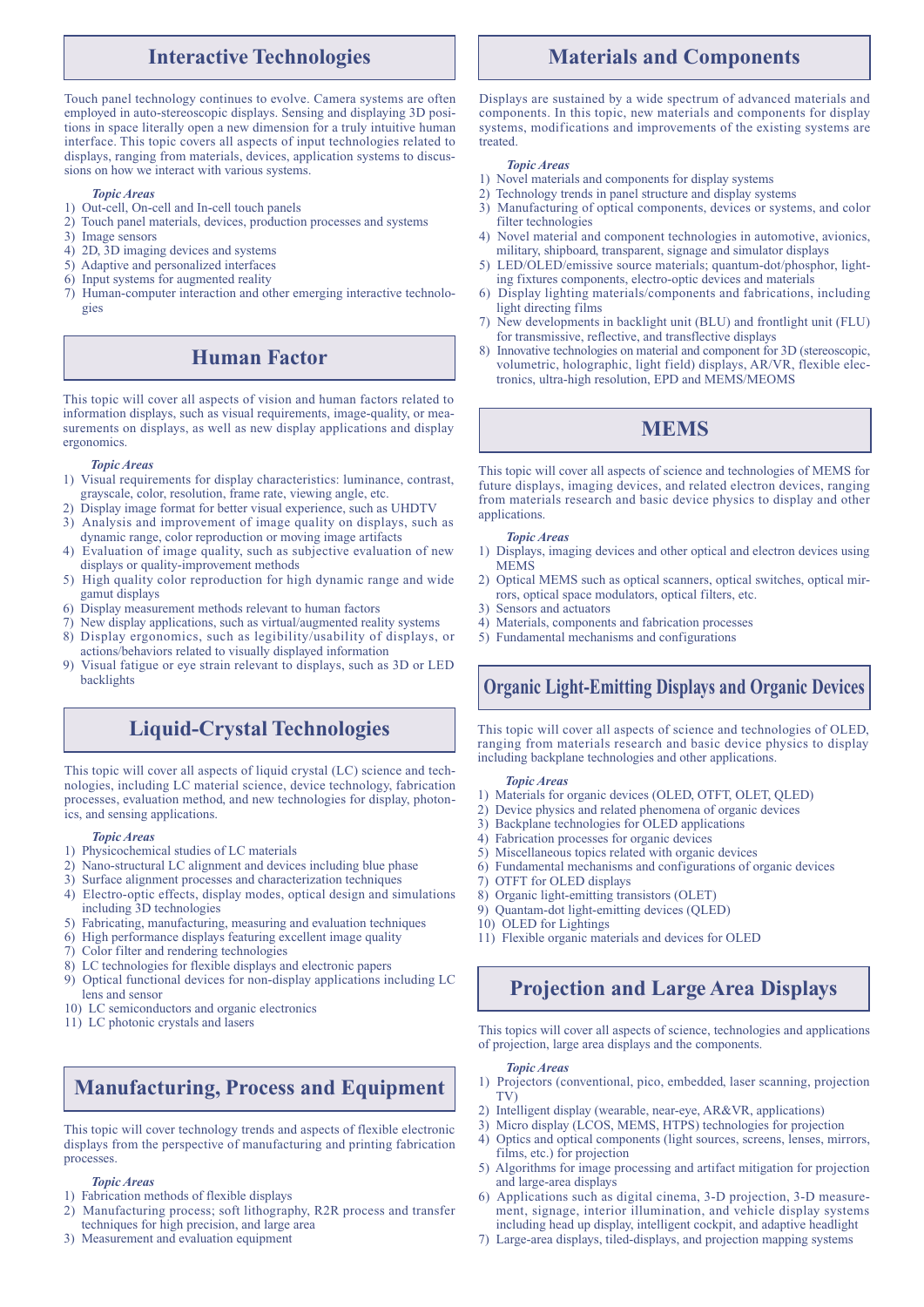## **PAPER SUBMISSION**

### **INSTRUCTIONS FOR SUBMISSION OF TECHNICAL SUMMARY**

Submit a Technical Summary in PDF format without any security option via the conference website:

### **http://www.idw.or.jp/authinfo.html**

Follow the submission instructions given on the website and shown below. The Technical Summary will be used only for evaluation and will not be published. The title of the accepted papers, the authors and their affiliations will be published in the Advance Program.

### **I. Technical Summary Guidelines**

The file should be formatted to A4 page size. Details of the format are described in the sample file available on the website (http://www.idw.or.jp/authinfo.html).

The file should contain one or two pages of text in **one column**, with additional pages for figures/tables/photographs. The following items should be included:

- (1) **Paper title**
- (2) **Names of all authors with their affiliations:** The name of the presenting author should be underlined.
- (3) **Abstract:** 50 words or less, highlighting the focus of your paper.
- (4) **Presentation style:** Indicate if you wish to have your paper considered for oral or poster presentation.
- (5) **Preference of Topics of Interest:** Indicate the closest matching Topics of Interest.
- (6) **The body** of the Technical Summary: Include the following.
	- (a) Background and objectives: Introduce the state of the subject and describe the goal of your work.
		- (b) Results: Describe specific results. Illustrations to highlight your work are encouraged.
		- (c) Originality: Clearly describe what are new and/or emphasized points.
		- (d) Impact: Discuss the significance of your work and compare your findings with previously published works.
		- (e) References: List references covering projects in related areas.
		- (f) Prior publications: The paper must be an original contribution. If you have published or presented material for similar work, explain how the present material differs.

### **II. Online Submission**

Access **http://www.idw.or.jp/authinfo.html**

The submission procedure consists of three steps:

- (1) **Questions to authors:** Select the number of authors/affiliations and the maximum number of affiliations for one author.
- (2) **Paper title & author information:** Enter the paper title, the names of all authors, all affiliations, information about the presenting author, the Scope/Special Topics of Interest name and presentation preference. Please understand that the title may be edited by the program committee.

**An acceptance/reject notification will be sent to you via the e-mail address that you provided on the website.**

(3) **Confirmation & submission:** Please take time to review the paper title and the author information carefully as mistakes cannot be rectified after the file is uploaded. Select a file name of the Technical Summary to submit to our server. When the file is successfully uploaded, a "FINISH" message will appear on the screen and you will also receive a submission confirmation e-mail.

### **FORMAT OF PRESENTATION**

Accepted papers will be assigned to either oral or poster presentation in the most suitable topics of (IDW Scope)/(Special Topics of Interest) at the discretion of the program committee.

#### (1) **Oral presentations**

- Oral presentations will usually conform to the 20-minute format including question and answer period. The program committee will determine the duration of presentation.
- Oral presenters are strongly urged to attend the Author Interviews and Demonstrations after the presentation (a table and AC 100 V power will be made available).
- (2) **Poster presentations**
	- Poster presentation will conform to the 3-hour format in front of an individual poster in board.
	- A table and AC 100 V power will be made available.
	- "Short Presentation Session" to introduce poster presenters as part of several topics. All poster presenters in several topics are required to give a brief, 3-minute oral presentation with no discussion time.

### **ACCEPTANCE**

You will be notified of the results of your Technical Summary review via e-mail. Upon acceptance of the Technical Summary, authors must prepare a camera-ready manuscript to be published in the conference proceedings. The author should use the manuscript template, which will soon be available on the conference website. Acceptance is subject to following conditions:

- (1) Registration is required before the camera-ready submission for all presenters.
- (2) Each presentation requires registration fee. Contact the IDW secretariat if you give more than two presentations.
- (3) All company or government releases must be obtained.
- (4) The author must be the copyright holder or have written permission from the copyright holder for any material used in the paper.
- (5) Your submitted paper must not be published in any media including personal websites on the Internet before it is presented at the conference.
- (6) One of the authors must give a presentation at the conference. For the poster session, at least one of the authors must stand by their posters during their core time, which will be set in the session.
- (7) Notice that the acceptance may be canceled in case of the inferior camera-ready manuscript.
- (8) The camera-ready manuscript should be three or four pages in length and a two column format.

### **LATE-NEWS PAPERS**

A limited number of late-news papers reflecting important new findings or developments may be accepted. Authors are requested to submit a 2-page camera-ready manuscript on A4-sized pages accompanied by an abstract. Access the conference website (http://www.idw.or.jp/authinfo.html). Follow the submission instructions given on the website.

### **COPYRIGHT**

The copyrights of your submitted camera-ready manuscript will be transferred to ITE and SID. The copyright terms and conditions are available on the conference website (http://www.idw.or.jp/copyright.pdf).

### **TRAVEL GRANTS**

A limited number of travel grants will be available to full-time student presenters attending from outside Japan. Check the travel grant application box of the online submission mentioned above.

**IDW Best Paper Award, IDW Outstanding Poster Paper Award and Demonstration Award**

**The award committee of IDW will select the most outstanding papers and demonstration from those presented at IDW/AD '16. The winners will be announced on the IDW website.**